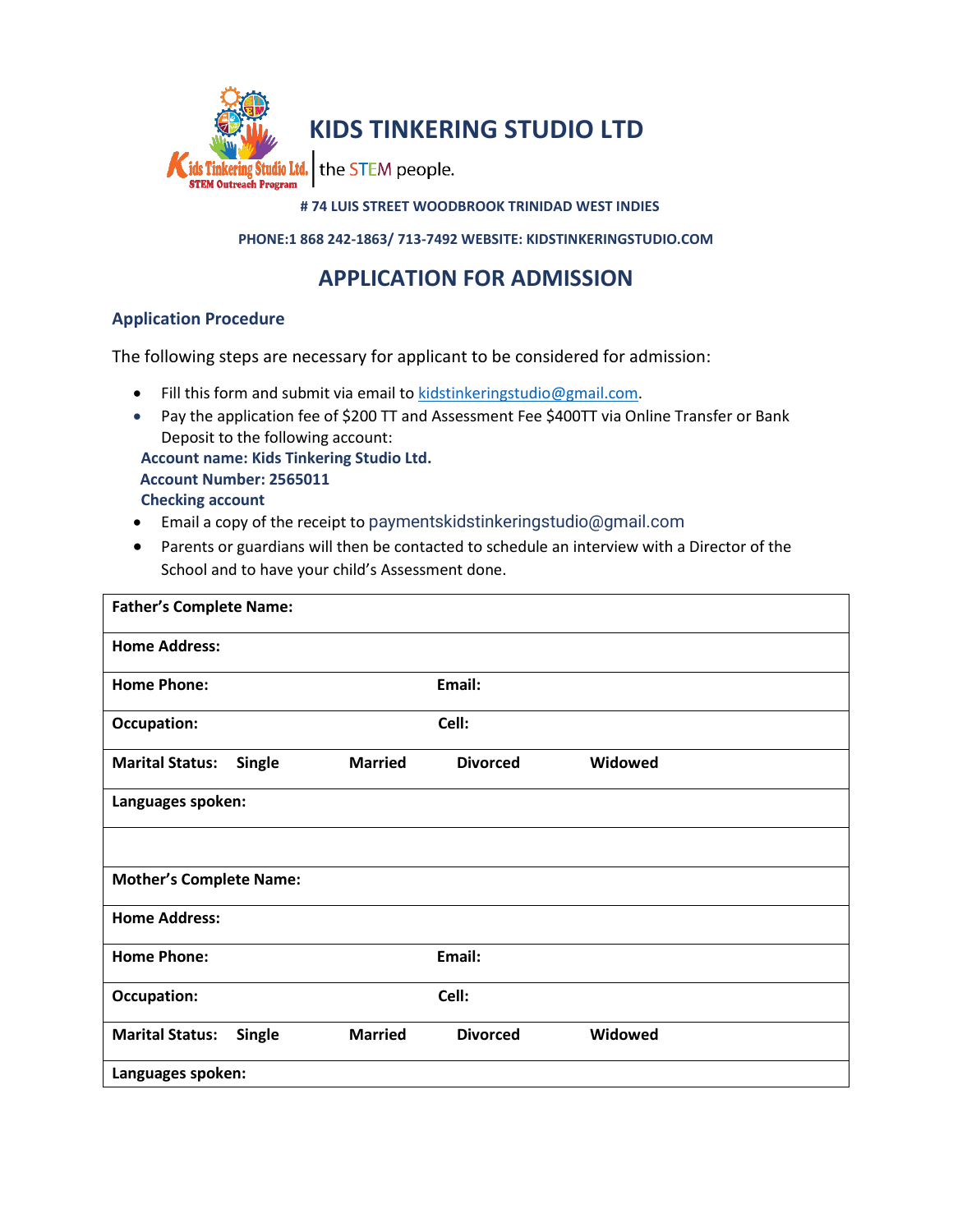### **INFORMATION ON THE CHILD**

| <b>Name Of Child:</b>                                                              | F<br>М                 |  |  |  |
|------------------------------------------------------------------------------------|------------------------|--|--|--|
| Date of Birth: (dd/mm/yyyy)                                                        | <b>Place of Birth:</b> |  |  |  |
| <b>Nationality:</b><br>Age:                                                        | Religion               |  |  |  |
| With whom does he/she live?                                                        |                        |  |  |  |
| <b>Address:</b>                                                                    |                        |  |  |  |
| Do you know a family that has children in Kids Tinkering Studio? Yes<br><b>No</b>  |                        |  |  |  |
| Why have you chosen Kids Tinkering Studio as an educational option for your child? |                        |  |  |  |
|                                                                                    |                        |  |  |  |
| Language Spoken                                                                    |                        |  |  |  |
|                                                                                    |                        |  |  |  |

## **MEDICAL HISTORY**

| Any health conditions?                                                |  |  |
|-----------------------------------------------------------------------|--|--|
| Any physical limitations/disabilities?                                |  |  |
|                                                                       |  |  |
| Any special recommendations for the child's adaptation to the school: |  |  |
|                                                                       |  |  |
| Other (specify):                                                      |  |  |

| IN CASE OF EMERGENCY PLEASE CALL: |        |  |  |  |
|-----------------------------------|--------|--|--|--|
| Name:                             | Phone: |  |  |  |
| Name:                             | Phone: |  |  |  |
| Pediatrician or family physician: |        |  |  |  |
| Phone:                            |        |  |  |  |
| Hospital:                         |        |  |  |  |